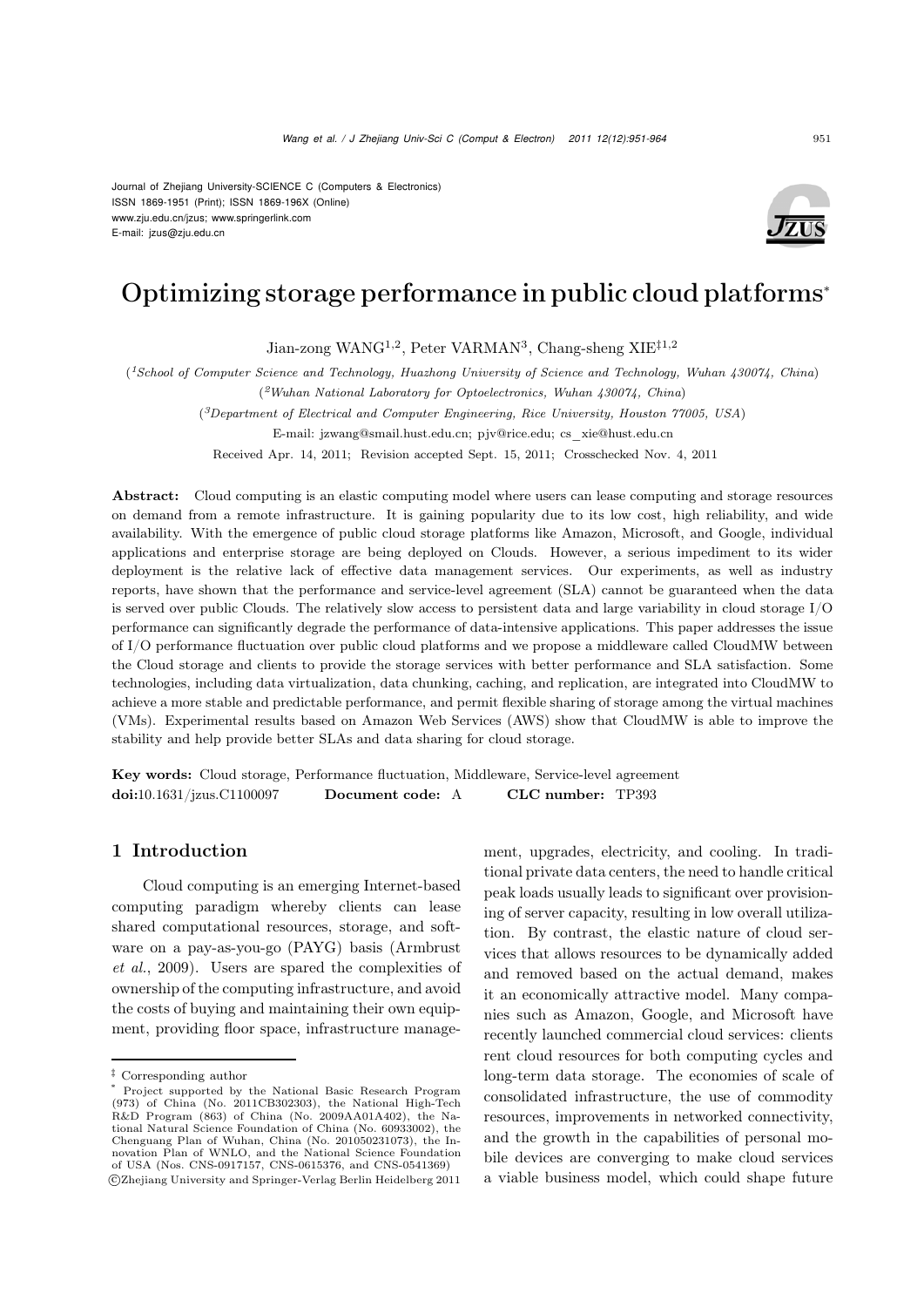computing systems. Spending on cloud services by companies is projected to reach \$42.<sup>1</sup> billion in 2012, growing by a factor of 27% per year (International Data Corporation, 2010).

# 1.1 Motivation

Resource sharing in a cloud is facilitated by advances in server and virtualization technologies. High performance servers provide the computing power to simultaneously handle the workloads of multiple client applications. Virtualization allows the different applications to be flexibly encapsulated within virtual machines (VMs) that multiplex the CPU cycles and memory of the physical host server. VMs are also allocated storage volumes, which may reside on the disks attached to the host or in a disk array shared by several physical hosts. This allocation is typically transient, in that the allocated space is released along with the associated VMs; hence, data that needs to persist across VM instantiations must be saved on more permanent storage before VM exit and read back in from the permanent store on VM start up.

Efficiently managing cloud resources and maintaining service level agreements (SLAs) for cloud services is a tremendous challenge. Performance virtualization techniques have been successfully employed to provide effective multiplexing of CPU and memory resources (as in VMware's ESX servers) with predictable performance (VMware ESX, 2010). However, providing performance guarantees for shared storage and I/O resources (Gulati *et al*., 2007; 2010) is a difficult problem that remains an area of active research. The problem is further exacerbated in cloud environments due to their scale, heterogeneity, and variable Internet network latencies. Consequently, data access times tend to be high and exhibit large variability, which is unacceptable in a number of applications.

One of the most representative cloud computing platforms is Amazon Web Services (AWS) (Amazon AWS, 2010). AWS provides leased computational power (elastic cloud computing or EC2) in the form of VMs with different processor/memory capacities, optionally pre-configured with different operating systems and application software. In addition, AWS provides a number of options for cloud storage, specifically: Amazon simple storage service (S3), Amazon elastic block storage (EBS), and EC2 local disks (ELD), which can be used to store data. These three storage mediums have different characteristics (Table 1).

Amazon S3 is the durable and persistent cloud storage platform for AWS. S3 provides reliable longterm data storage with convenient and ubiquitous access using a simple Web interface. A major advantage of S3 is its support for global data sharing that allows the same data volumes to be simultaneously accessed from different locations or different VMs. However, several experiments have shown that the performance of the S3 storage service is not as good as those of other storage alternatives in terms of both throughput and predictability.

We considered a simple file transfer operation to validate this hypothesis. We measured the transfer bandwidth by downloading a 1 GB file from Amazon S3 to Amazon EC2. Table 2 shows the download time and corresponding transfer rate (TR) for 20 separate download experiments. Fig. 1 shows the same data as a cumulative distribution function of download time (a standard data fitting program was used to smoothen the measured data). It is observed that the throughput fluctuates between 10 and 20 MB/s, sometimes falling even lower than 10 MB/s. The network bandwidth limit of a small machine instance of EC2 (see Section 2) that acts as the the destination node is about 25 MB/s. This motivates the development of architectures and mechanisms to improve the

Table 1 Characteristics of cloud storage media on Amazon Web Services

| Attribute                                      | Simple storage service               | Elastic block storage                            | EC2 local disks                                    |
|------------------------------------------------|--------------------------------------|--------------------------------------------------|----------------------------------------------------|
| Storage capacity<br>Durability<br>Availability | Unlimited<br>99.999999999%<br>99.99% | 1 GB to 1 TB<br>Not guaranteed<br>Not guaranteed | 160 to 1690 GB<br>Not guaranteed<br>Not guaranteed |
| Data life cycle                                | Forever                              | Forever                                          | Till EC2 terminates                                |
| Data sharing support                           | Yes                                  | No.                                              | No.                                                |
| Cost                                           | $$0.150/\text{GB}$                   | \$0.10/allocated GB                              | \$0.085/hour                                       |
| Performance                                    | Fluctuates                           | Small variation                                  | Stable                                             |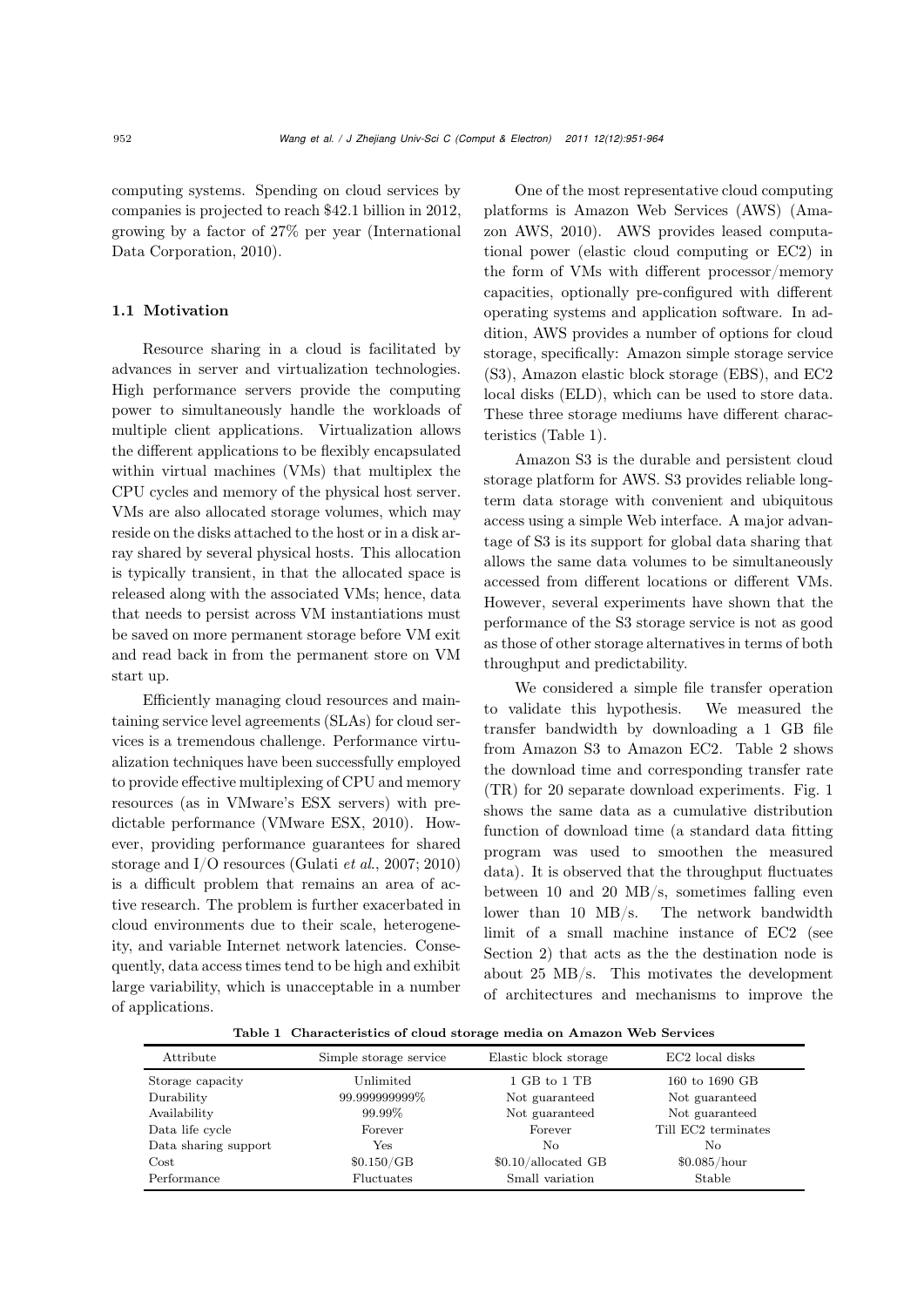performance and stability of cloud data access over public Clouds.

Table 2 Variance in transfer time for a 1 GB file

| Test<br>No. | Time $(s)/$<br>TR(MB/s) | Test<br>No. | Time $(s)$ /<br>TR(MB/s) |
|-------------|-------------------------|-------------|--------------------------|
| 1           | 83/12.3                 | 11          | 84/12.2                  |
| 2           | 73/14.0                 | 12          | 85/12.0                  |
| 3           | 98/10.5                 | 13          | 49/20.1                  |
| 4           | 77/13.3                 | 14          | 55/18.6                  |
| 5           | 104/9.85                | 15          | 70/14.6                  |
| 6           | 80/12.8                 | 16          | 84/12.2                  |
| 7           | 69/14.8                 | 17          | 61/16.8                  |
| 8           | 77/13.3                 | 18          | 90/11.4                  |
| 9           | 97/10.5                 | 19          | 91/11.3                  |
| 10          | 95/10.8                 | 20          | 102/10.0                 |

TR: transfer rate



Fig. 1 Cumulative distribution function of transfer time

#### 1.2 Basic idea and contributions

The motivation of this paper is to fully utilize the storage throughput of cloud storage and reduce the performance variability in a cloud computing platform. The basic idea is to provide a middleware layer, called CloudMW, to engineer a hybrid cluster storage architecture that combines durable storage (S3 in AWS) for long-term data, persistent EC2-attachable storage (EBS) for active data sets, and VM-instance local disk storage as local caches. Our overall goal is to investigate the design of an effective hybrid cloud storage architecture that balances cost, performance, predictability, and reliability. The main contributions of this work are listed below:

1. We identify and address problems in performance in cloud storage, and propose a hybrid cluster storage architecture to optimize the performance over public Clouds.

2. Provide a middleware layer that can provide better performance through the use of caching, data chunking, and parallel transfer to increase throughput, and exploit data replication to achieve lower variance in data transfer times.

3. Study various topological structures for data sharing on public clouds, and investigate their performance using CloudMW for data-intensive applications and benchmarks.

4. Show how potential schemas for performance enhancement (for instance, the cooperative competition strategy) can be integrated into CloudMW to guarantee the SLAs of cloud storage services.

# 2 Background

## 2.1 Cloud storage

Cloud storage provides a reliable and transparent storage back end in a data center. Cloud storage is usually distinguished from specialized data access services like cloud backup in providing a general access interface and flexibly expanding the amount of available storage space. It supports specific application program interfaces (API) for direct access by other services: for instance, Amazon S3 can afford peer-to-peer (P2P) services to act as a BitTorrent seed sender at the cloud end (Amazon AWS, 2010).

# 2.2 Amazon elastic cloud computing (EC2)

Amazon elastic compute cloud (Amazon EC2, 2010) is a Web service that provides access to virtualmachine-based computing cycles within the cloud. A client may choose from a number of pre-defined machine configurations depending on their application. For example, EC2 defines small, large, and extra large machine instances based on the memory size (1.7–<sup>15</sup> GB), number of virtual cores (<sup>1</sup> to <sup>4</sup>), each with the capacity of a <sup>1</sup>.0–1.<sup>2</sup> GHz 2007 Xeon or Opteron processor, local storage (160 to 1690 GB), and a 32- or 64-bit platform. Other specialized configurations for memory- or computationintensive applications are also available. Machines can be equipped with a choice of operating systems and software to ease the deployment of client applications. A variety of pricing options are provided ranging from an hourly rate based on the configuration, to a reserved-instance rate based on an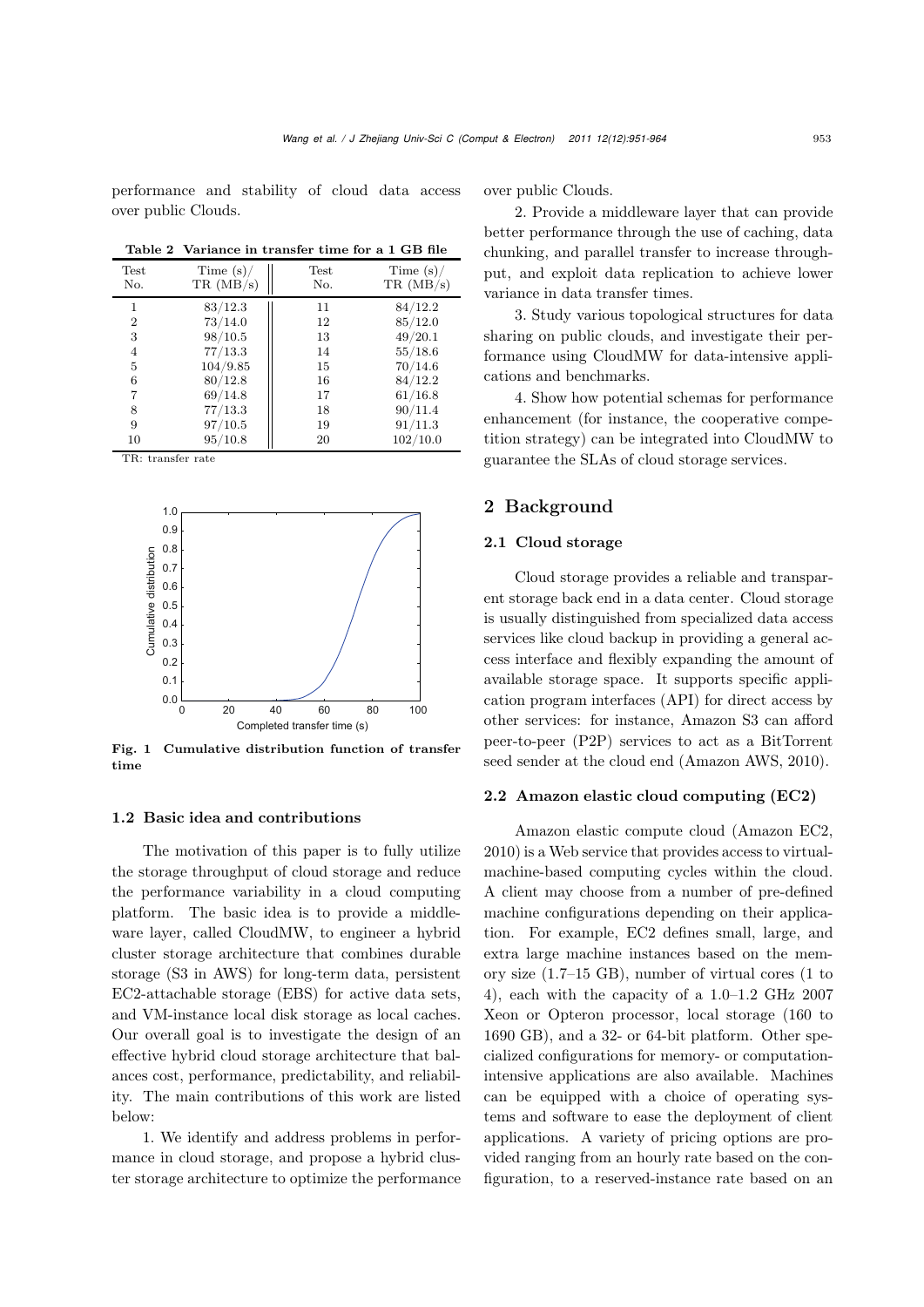up-front cost and a discounted hourly charge. Amazon provides a simple Web service interface to configure capacity; dynamic scaling is eased by the relatively short time (minutes) required to obtain and boot new server instances.

#### 2.3 Amazon simple storage service (S3)

Amazon S3 (Amazon S3, 2010) is a cloud storage platform used for persistent data storage and convenient ubiquitous access using a simple Web interface. Costs are kept low by using commodity hardware, and data is replicated to increase availability and provide reliability against failures. S3 provides basic functionality to read, write, and delete objects ranging from 1 byte to 5 GB. Pricing monthly on a per GB basis depends on the geographical location of the storage; data transfers across Amazon S3 regions may also incur per-request and transfer-volume based costs. SLAs govern the reliability and accessibility of the data, but do not provide performance QoS guarantees. S3 and EC2 together provide a comprehensive cloud storage and cloud computing platform.

#### 2.4 Amazon elastic block store (EBS)

Amazon EBS provides block level storage volumes for use with Amazon EC2 instances. Amazon EBS volumes are persistent and, unlike local EC2 storage, have a lifetime independent of any EC2 VM instance. An EBS volume can be attached to a running Amazon EC2 instance and exposed as a device within the instance (Amazon EBS, 2010). However, EBS has some limitations. First, it lacks reliability guarantees since data is not automatically replicated. In a typical usage scenario, volumes created on EBS can be backed up on S3 using the automatic incremental checkpointing facility. In addition, the EBS interface is closer to direct-attached storage (DAS) than to a network-attached storage (NAS) or storage area network (SAN) architecture. An EBS volume can be attached to only a single VM instance, which alone can read and write the data on the volume. Hence, it is not possible to automatically share data on the volume among different applications running on different EC2 VMs. CloudMW presented in this paper is a middleware layer that provides the functionality to allow EBS volumes to be shared among many client VMs.

#### 2.5 I/O virtualization

Cloud computing makes heavy use of virtualization technology to share resources without conflict. I/O contention is a significant bottleneck among VMs sharing a physical host and can impact the performance of data-intensive computations significantly. Currently, XEN is the most popular open source software to deploy on public clouds, for instance, AWS. The I/O virtualization in XEN where all I/Os go through the driver domain limits the performance of individual VMs. Applications running in the cloud computing framework suffer from I/O virtualization bottlenecks owing to the contention among the virtual machines.

# 3 System architecture

In this section, we present an overview of our architecture CloudMW. In our model, cloud storage provides data services for the virtual machines leased by the customers. We propose a hybrid storage architecture using S3, EBS, and EC2 local storage, and middleware to support efficient data transfers between S3 and EBS, and data sharing of the EBS volumes among multiple EC2 VM clients. Therefore, we divide the framework into two layers: cloud management and storage management middleware, which are responsible for data transfer and data sharing, respectively (Fig. 2). These two middleware layers address different functions: the cloud management layer deals with the EBS to S3 interface; the storage management provides the interface between VMs running on EC2 and the shared data on EBS volumes.

The cloud management layer of CloudMW is responsible for storing data and providing data services using the service-provider defined API. It can also handle data encryption, data decryption, data backup, data restoring, data deduplication, and data consistency for the data transferred between S3 and EBS. As mentioned earlier, the performance of S3 is not sufficient to maintain the throughput of data intensive applications. Hence, working data sets will be stored on EBS volumes and backed up to S3 as desired for reliability (replicas maintained by either S3 or CloudMW) and archival. The storage management layer will provide data services for client virtual machines. Our proposed framework will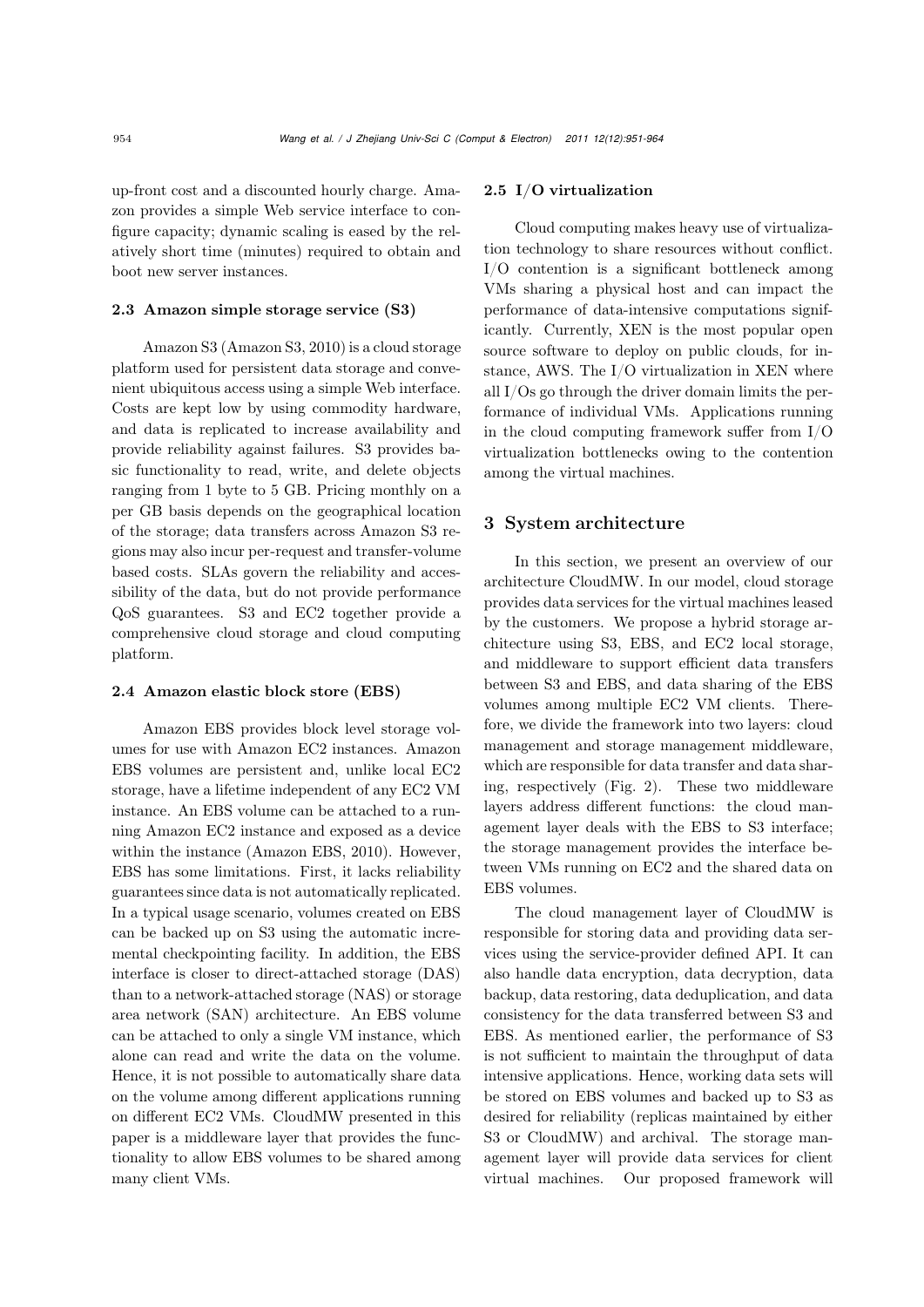

Fig. 2 Architecture of the proposed CloudMW system

provide for sharing and enhanced performance using a variety of mechanisms: data chunking, data placement, data replication, storage virtualization, multilevel caching, performance monitoring, I/O scheduler, and metadata management. We provide some details of these components below.

Data chunking: In a conventional cloud environment the storage node is mounted on the local file system of the EC2 VM and read directly. However, our experiments show that S3 is unable to saturate even a small EC2 machine instance, achieving a throughput between 10 and 20 MB/s for file transfer, compared to the EC2's peak capacity of around 25–30 MB/s.

Data replication: Replication is a cornerstone of reliable distributed storage and can also be leveraged for enhanced performance. The data duplicator can partition the file into replicated chunks that are striped across S3/EBS nodes. Different replicas may also be stored in different providers for enhanced reliability. This schema can achieve the redundancy necessary to tolerate individual failure, and alleviate performance bottlenecks thereby decreasing the fluctuation in performance. The unit must also ensure the consistency of multiple write copies.

Data placement: This component is acting as the conductor to implement data locality and maximize storage throughput. When activated by the performance monitor, the migration thread will assign the data to the best locations based on the appropriate chunking and replication policy in effect. The unit decides whether to partition a file, and if so, the number and location of the chunks. It also decides how many replicas to make and their locations. Different replicas may also be stored in different providers for enhanced reliability.

Storage virtualization: To access and manage the cloud storage, we integrate the Filesystem in Userspace (FUSE) (FUSE, 2010) into CloudMW. Using this interface, the cloud storage space can be virtualized and viewed as a single storage device. Clients execute all read and write operations through FUSE.

Performance monitor: The monitor tracks the real-time performance of VMs and S3/EBS storage and detects performance trouble spots. Once the bottleneck is identified, it will inform the module of data placement to place new data and even migrate existing data to other locations with better performance. The cost overhead of the monitor deployment is small, and can result in significant performance benefits.

Multi-level caching: The tiered architecture consists of several types of storage. S3 provides the back-end long-term storage. On-line access to the data is from EBS volumes on which the hot portions of the data from S3 are stored. Client VMs have direct-attached storage which provides the fastest access to data private to that VM. Caching technology must be adopted in the framework where S3 acts the secondary storage medium and EBS provides on-line storage services. Meanwhile, the leased EC2s inside the CloudMW can also be provisioned into the services to utilize their better access performance.

I/O scheduler: The I/O scheduler handles issues such as locality of accesses across VMs, high variability in I/O sizes, different request priorities based on the applications running in the VMs, and bursty workloads. The amount of I/O throughput available to any particular host can fluctuate widely based on the behavior of other hosts accessing the shared device. The system must be able to fulfill the scheduling of I/O requests to balance the system workload.

Metadata management: Data stored in S3 is organized over a two-level namespace. In this proposed framework, we will use SOAP/REST protocols to communicate and manage the metadata information of the files storing in the cloud. The metadata manager uses novel metadata management mechanisms to generate small-sized indirection maps to translate file system level block addresses to the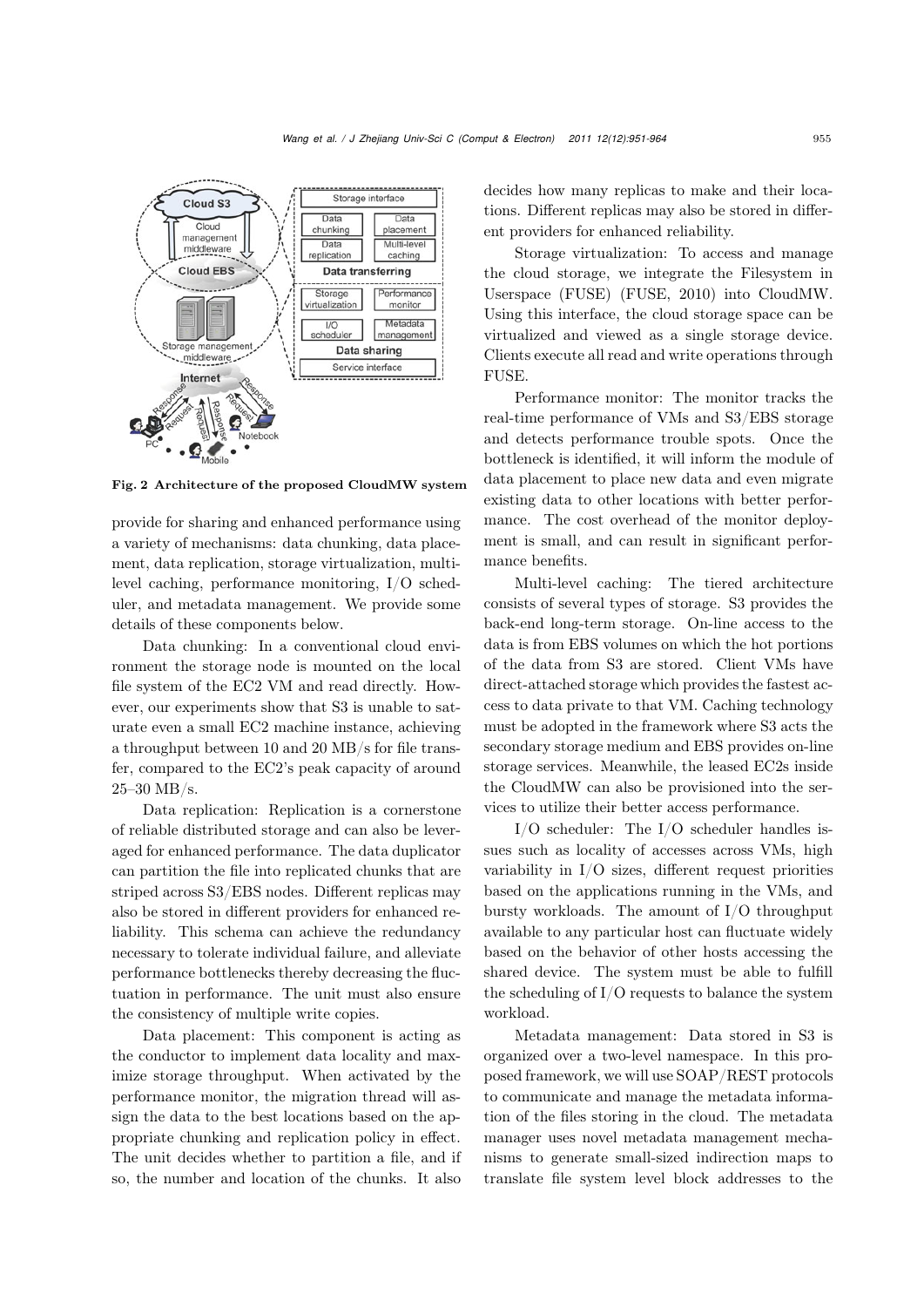current locations of those blocks on the cloud storage and EC2's local storage.

## 4 System strategies

In this section we describe the data transfer and data sharing strategies used by CloudMW.

# 4.1 Data transfer strategies

We use the file transfer process as an example to show the basic data transfer strategies that are supported in CloudMW.

Data chunking and replication: In a conventional cloud environment, the storage node is mounted on the local file system of the VM and read directly as shown in the first diagram in Fig. 3. As our initial experimental result in Fig. 1 showed for the S3/ESB cloud storage system, S3 is unable to saturate even a small machine instance of VM2, achieving a throughput between 10 and 20 MB/s for the file transfer, compared to the VM's peak capacity of 25 MB/s. To improve the performance, middleware will automatically partition a file into  $n$ chunks that are striped across independent storage nodes. A file transfer operation is intercepted by the middleware, which translates the request to concurrent data transfers for the  $n$  chunks comprising the file. In our experiments for a 1 GB file transfer, splitting the data into three independent chunks that are accessed concurrently saturated the VM and maximized the peak aggregate data transfer bandwidth. This parallel access is a well-established strategy underpinning both array-based RAID storage and distributed data systems like OceanStore (Kubiatowicz *et al.*, 2000). However, our experience indicates that in a cloud computing environment the strategy is insufficient to obtain consistent performance. In fact, if any one of the storage nodes is sluggish, the entire data transfer is delayed and the aggregate bandwidth is reduced.

To avoid performance fluctuation, data will be replicated over a number of nodes. Each replica is read concurrently by independent helper nodes (VMs), and the winner transfers the data to the destination over cluster network links whose bandwidths in the EC2 environment have been shown to be stable (Wang and Ng, 2010). The transfer time from cloud storage to the computing cloud is governed by the transfer time of the fastest of the replicas and has a much smaller variance than the original single source transfer. A simple analytical argument to show the potential improvement in the stability of the data access time is discussed below.

Assume that the transfer time of a file from a single storage node is governed by the cumulative distribution function (CDF)  $F$ ; i.e., the probability that the transfer time  $T$  is less than or equal to  $t$ is given by  $F_T(t)$ . First, let the file be duplicated over  $k$  independent storage nodes with the same transfer time probability distribution. Let <sup>T</sup>*<sup>i</sup>* denote the random variable representing the transfer time of the ith storage node. The transfer time achieved by the replication strategy is  $D = \min_{1 \le i \le k} T_i$ . Now, the probability that  $D \geq t$  is the probability that all  $k$  transfers require at least time  $t$ (i.e.,  $\{T_1 \geq t\}, \{T_2 \geq t\}, \ldots, \{T_k \geq t\}$ ), which is  $(1 - F<sub>T</sub>(t))$ <sup>k</sup>. As can be seen, this goes down exponentially with the number of replicas. For example, assuming a uniform probability distribution for the transfer time, for  $k = 1$  the probability of exceeding 150% of the mean is  $1 - 0.75 = 0.25$ or 25%, for  $k = 2$  the probability decreases to 6.25%, and for  $k = 3$  the probability reduces further to <sup>1</sup>.5%. As can be seen, the variability in the transfer time is significantly reduced. The entire data transfer process is described in Fig. 3. The file is partitioned into  $n$  chunks and each chunk is replicated  $k$  times (in our experiments we used



Fig. 3 Chunking and replication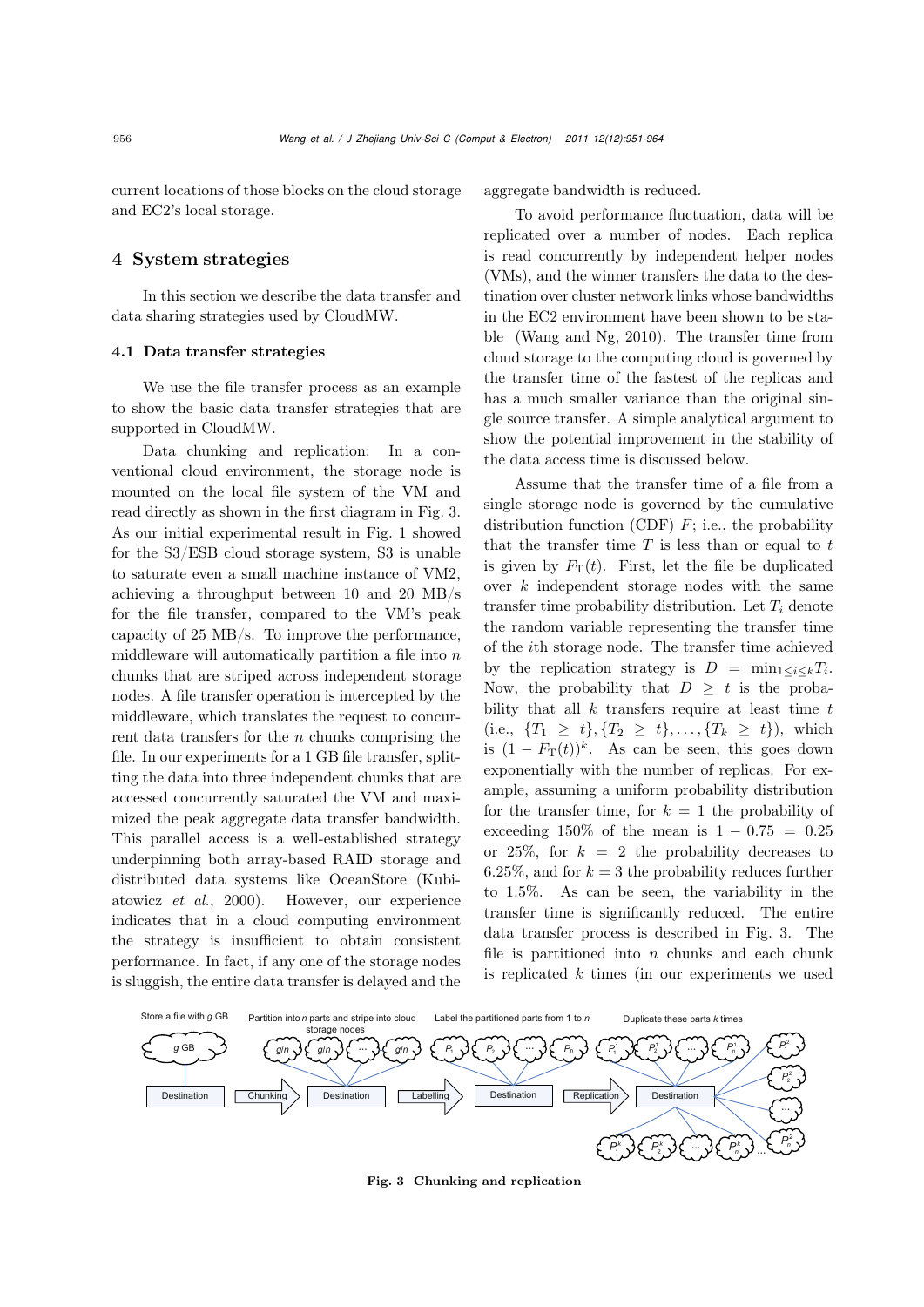$n = k = 3$ .

Multi-tier architecture: A multi-tier architecture for coordinating the data transfer is shown in Fig. 4. In applications such as file downloading, the data can be accessed through the middleware layer acting as a relay. The great advantage of adopting this kind of design is to use the stable performance between EC2 nodes inside CloudMW to mitigate the unstable performance of S3 to EC2 using the replication strategy described above.

The cooperative competition protocol: The cooperative competition protocol is used to affect the data transfer using the multi-tier architecture. In Fig. 5,  $k$  (equal to 3 here) helper VMs  $E_1, E_2$ through  $E_k$  are used to speed up the transfer.  $E_i$ is responsible for requesting the ith replica of any chunk. This solution works in rounds: in each round a chunk is transferred simultaneously to each node  $E_i$  from the *j*th storage node storing the chunk. When the transfer to any  $E_i$  is complete, the completed node notifies each of the other  $E_j$ 's, which

then cancel their transfer if it is still in progress. A static rule is used to break ties unambiguously. Each  $E_i$  then requests the next chunk. When all chunks have been received, they are transferred to the destination. Several optimizations and variants of this basic scheme can be considered. The transfer of a chunk to the destination from the winning  $E_i$ in the previous round can be overlapped with the transmission of the current chunk from S3. In the above scheme it is possible that some  $E_i$  is the winner in many (or all) of the rounds. This will lead to load imbalance in the second phase while transferring the data from the intermediate EC2 node  $E_i$  to the destination. The significance of the problem depends on the saturation throughput of the destination node relative to  $E_i$ . If both nodes have the same bandwidth, then the destination node is the bottleneck and there is no effect from reducing the concurrency. If the destination node has a larger bandwidth (a large or extra-large VM, for instance), then some mechanism to spread the chunks among the  $E_i$  will result in a better



Fig. 5 An example showing  $k = 3$  EC2s transferring  $n = 3$  chunks of data (a) where  $P_i^j$  is the *j*th replica of the *i*th chunk, and the protocol expression of cooperative competition processing (b)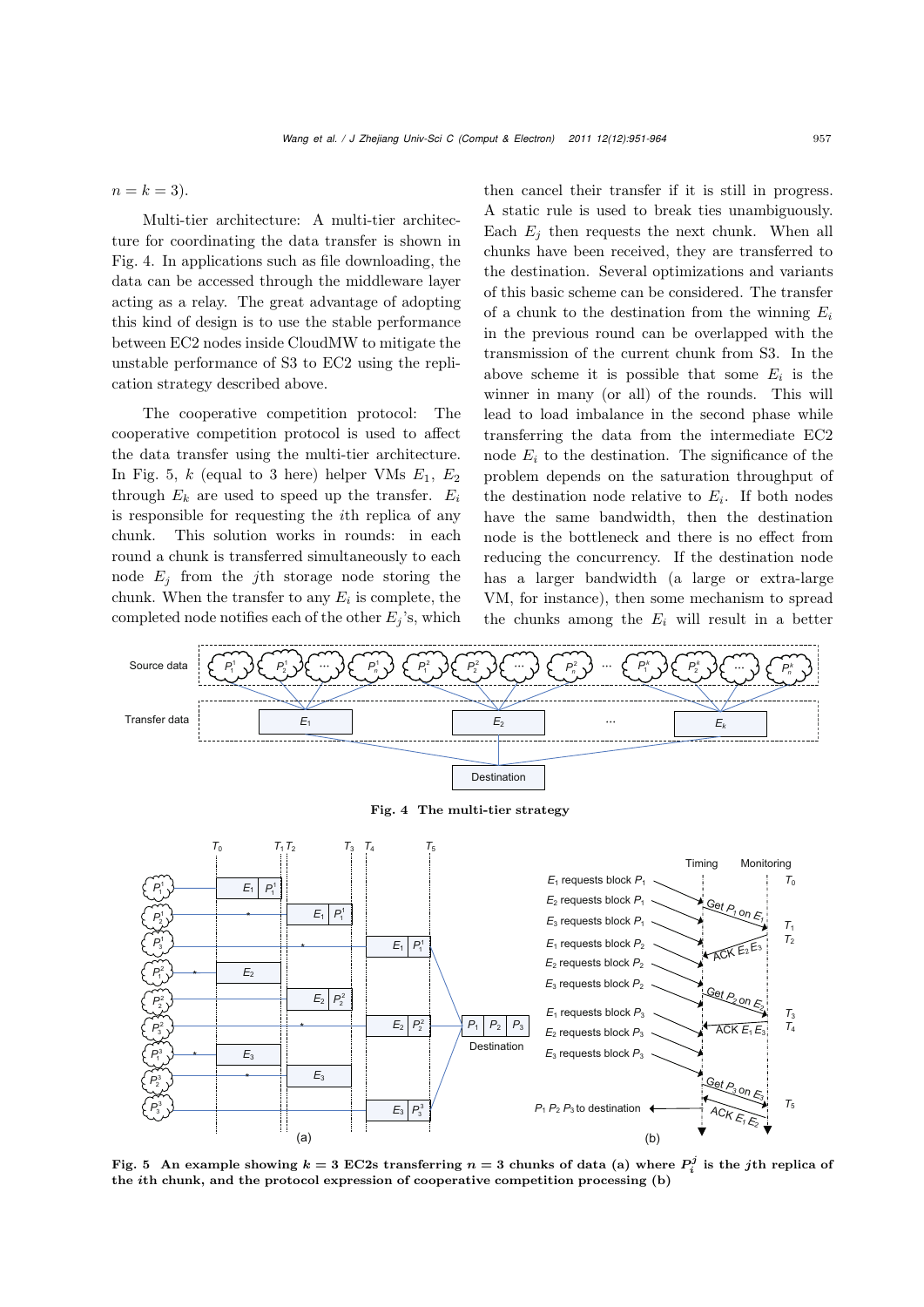performance. Simply changing the protocol so that, in different rounds each  $E_i$  fetches from a different storage node, avoids systematic bias arising from the location of a storage node, thereby spreading the chunks among the  $E_i$ . Finally, one can consider using  $kn$  nodes  $E_{i,j}$  to simultaneously transfer  $k$  copies of each of  $n$  chunks to the intermediate nodes. As before, the winner of each chunk transfers the chunk to the destination. In this situation each chunk will always be transferred to the destination by a different node. The idea is to tradeoff between cloud resources which are cheap and balance out the negative effects of performance fluctuations in the cloud.

Two metrics, completion time  $\gamma$  and throughput  $\beta$ , are defined to reflect the storage performance (Table 3). The completion time consists of two parts: the time transferring data from the cloud storage provider to EC2 intermediate nodes and then to the destination. Simple formulae are derived below to bound these metrics. In the formulae, it is assumed that the receiving node has not saturated its capacity; otherwise, the capacity of the receiver determines the performance. The file of  $q$  MB is divided into  $n$ parts, so a deterministic upper bound for the time of phase 1 ideally equals  $\sum_{i=1}^{n} (g/(nH_{si}))$ . By us-<br>ing the protocol it is expected that the actual time ing the protocol, it is expected that the actual time match this bound probabilistically in the vast majority of cases. The time for the second phase is upper bounded by  $\sum_{i=1}^{n} (g/(nH_{ei}))$ . The overall time  $\gamma$  is either the sum or the maximum of the two bounds depending on whether the faces are overlapped or not. Finally,  $\beta = q/\gamma$ .

Table 3 Nomenclature

| Parameter        | $_{\rm Unit}$ | Description                              |
|------------------|---------------|------------------------------------------|
| $\mathfrak{g}$   | GB            | The size of files                        |
| $\boldsymbol{n}$ | 1             | Number of segments or S3 nodes           |
| $\boldsymbol{k}$ | 1             | Number of replicas                       |
| $\boldsymbol{m}$ | 1             | Number of $E_i$ in the transfer layer    |
| $m_n^k$          | 1             | Label of the kth replica of $E_n$        |
| $H_{\rm s}$      | MB/s          | S3 to EC2 throughput (unstable)          |
| $H_{\rm si}$     | MB/s          | S3 to $E_i$ throughput                   |
| $H_{\rm e}$      | MB/s          | Inter EC2 throughput $(25 \text{ MB/s})$ |
| $H_{\rm ei}$     | MB/s          | $E_i$ to EC2 throughput                  |
| $\gamma$         | $\mathbf{s}$  | Total transfer time                      |
| $\beta$          | MB/s          | Throughput for file transfer             |
| $P_{\rm s}$      | Dollar        | Pricing of S3 (Amazon S3, 2010)          |
| $P_{ei}$         | Dollar        | Pricing of the <i>i</i> th EC2 (Amazon   |
|                  |               | EC2, 2010)                               |
| $T_{ei}$         | s             | Service time of $E_i$                    |
| δ                | Dollar        | Total cost                               |
|                  |               |                                          |

#### 4.2 Cost discussion

Pay-as-you-go (PAYG) is an important feature of cloud computing. AWS allows customers to add or remove resources as needed based on the demands of the applications. AWS also offers a reserved instance cost model consisting of a fixed cost plus a lower perhour usage rate. Currently, many companies employ Amazon EC2 and S3 to power a host of on-demand application servers in order to save money. The cost using cloud computing can in some cases be significantly lower than that using the traditional approach where the customers incur both capital expenditure to buy hardware and continual operational costs for maintenance, energy, space, etc. AWS increases the shareability and flexibility in data use at a nominal cost. The additional cost is that of the server VMs in CloudMW. However, the number of such VMs needed scales at a rate no faster than that of the number of client VMs, in keeping with the PAYG cost structure. A rigorous economic model/analysis is beyond the scope of this paper. Determining the best cost  $(\delta)$ /performance  $(\beta)$  point of a solution as a function of the cost and transfer parameters and choice of protocol is an avenue for future research.

#### 4.3 Data sharing strategies

#### 4.3.1 Simple sharing strategy

Data sharing is fundamental to many data intensive applications, ranging from transaction processing to data analysis, which operate on common data sets. In the AWS environment, an EBS data volume can be accessed only by the single VM on which it is mounted, making it unsuitable for direct use in these applications. On the other hand, shareable S3 storage has poor performance characteristics, which makes it more unsuitable for on-line storage.

The data sharing over Amazon AWS is done by static replication of snapshots (Fig. 6). In the example, an EBS volume (source storage) is mounted on the single EC2 VM instance shown in the left of the figure. Three other EC2 VMs (in the right of the figure) wish to access the data set on the EBS volume, but are prohibited from directly accessing the volume due to limitations in the cloud infrastructure. Existing solutions handle this situation by making multiple copies of the source EBS volume, one for each VM that wants access. This is done by using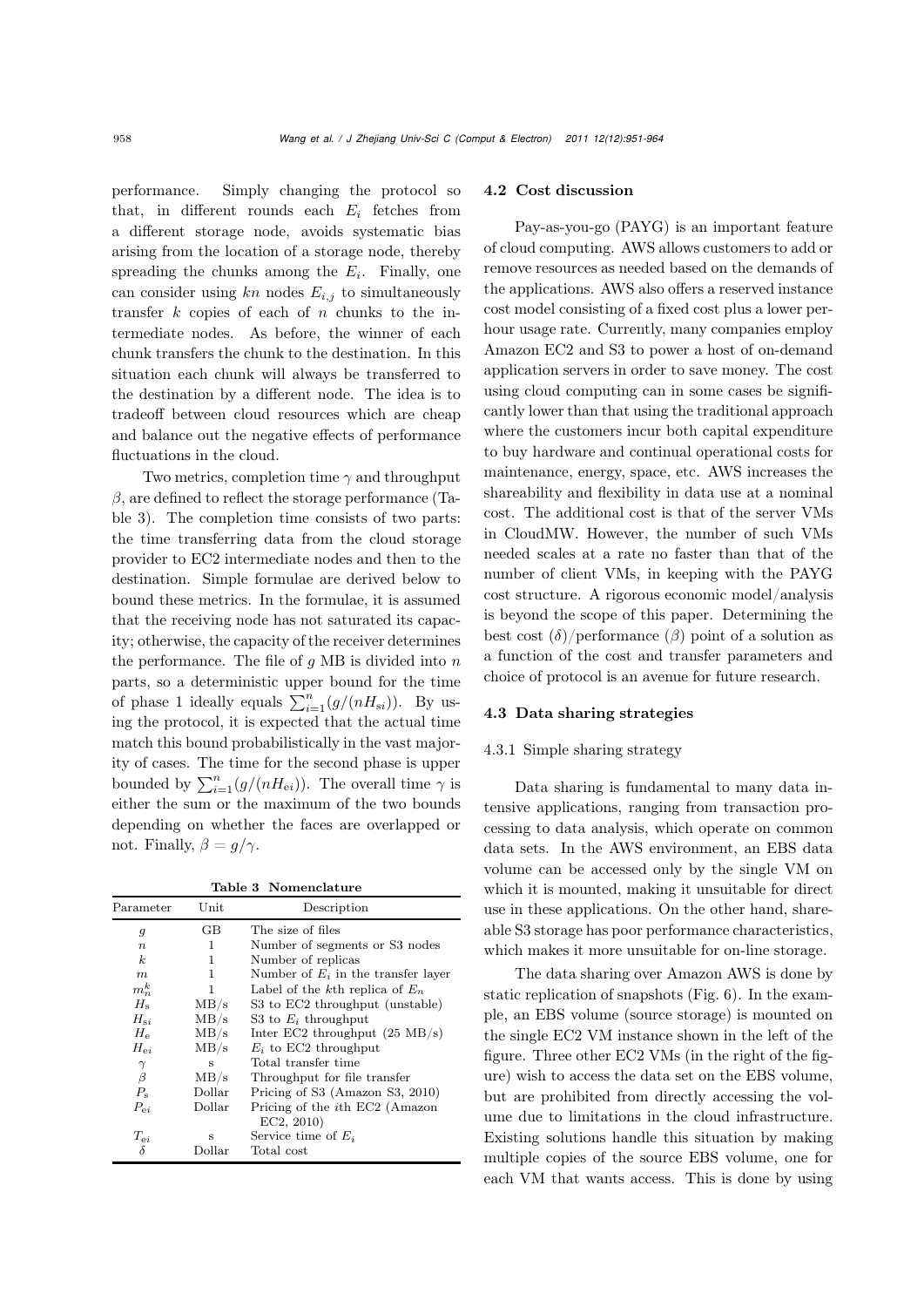the snapshot feature of AWS to make a copy of the EBS volume on S3 and then to copy the volumes on each of the desired EBS volumes.



Fig. 6 Sharing an elastic block storage (EBS) volume by replication

There are several limitations with this approach. First, data transfer to and from S3 is slow, and while incremental backups to S3 can reduce the traffic between EBS and S3, the traffic to a freshly instantiated EBS volume from S3 is time consuming. Making multiple copies further slows the transfer and costs are increased due to redundant volumes. Furthermore, if the original data set is spread over several EBS volumes (either due to the size of the data set or to increased performance), the problem is proportionally magnified, since each volume needs to be replicated. Finally, if data is not read-only, then the isolation between the copies precludes updates from being seen across VMs and introduces the possibility of fatal data consistency problems.

It is worth thinking about new ways to avoid these obstacles. The CloudMW proposed here is a step in this direction to allow multiple VMs to share multiple EBS volumes in a flexible and efficient manner.

#### 4.3.2 Middleware enabled sharing strategy

Fig. 7a shows the middleware CloudMW interposed between the EBS volume and a client. CloudMW instantiates an EC2 virtual machine that is attached to the EBS volume, which acts as a router or switch for the clients. FUSE (FUSE, 2010) is used to connect the EC2 switch to the client VM. In the data sharing strategy, our experiments of transferring a 1 GB file from the EBS volume to the local attached disk of the client (ELD) achieve a throughput of roughly 22 MB/s. Increasing the number of EBS volumes that feed the client does not change this



Fig. 7 Middleware enabled data sharing: (a) single S3 and EBS shared by a client; (b) multiple S3 and EBS shared by multiple clients after each client VM adds a new EC2 switch to the middleware

throughput appreciably. We attached three EBS volumes to the EC2 in CloudMW in the above example. The client requested 1/3 GB transfer from each of the three EBS volumes. The total time was changed only a little and the net throughput for the transfer was around 26 MB/s. This suggests that the EC2 to EC2 bandwidth between the VM in CloudMW and the client VM limits the transfer rate; hence, striping or chunking a file across many EBS volumes by itself is insufficient to speed up the bandwidth to a single client. We also experimented with using a single EBS volume to transfer data to several clients simultaneously using CloudMW. We found that the aggregate bandwidth out of the EC2 switch in CloudMW was roughly the same (approximately 26 MB/s), and was divided roughly equally among the client VMs attached to the switch.

These performance results led to the proposed CloudMW architecture shown in Fig. 7. The number of EC2 switches in CloudMW is equal to the number of clients to prevent the EC2 bandwidth from becoming a bottleneck. In our initial design, there is a full connection between the clients and the switches. For a large number of clients, a hierarchical switching topology may be more appropriate, and we are investigating this currently.

Experimental results for different data transfer and sharing operations are described in Section 5.

## 5 Empirical evaluation

In this section, we evaluate our framework in the AWS cloud using S3, EBS, and EC2 services. We register S3 storage space and lease several small EC2 instances to act as destination and helper VMs.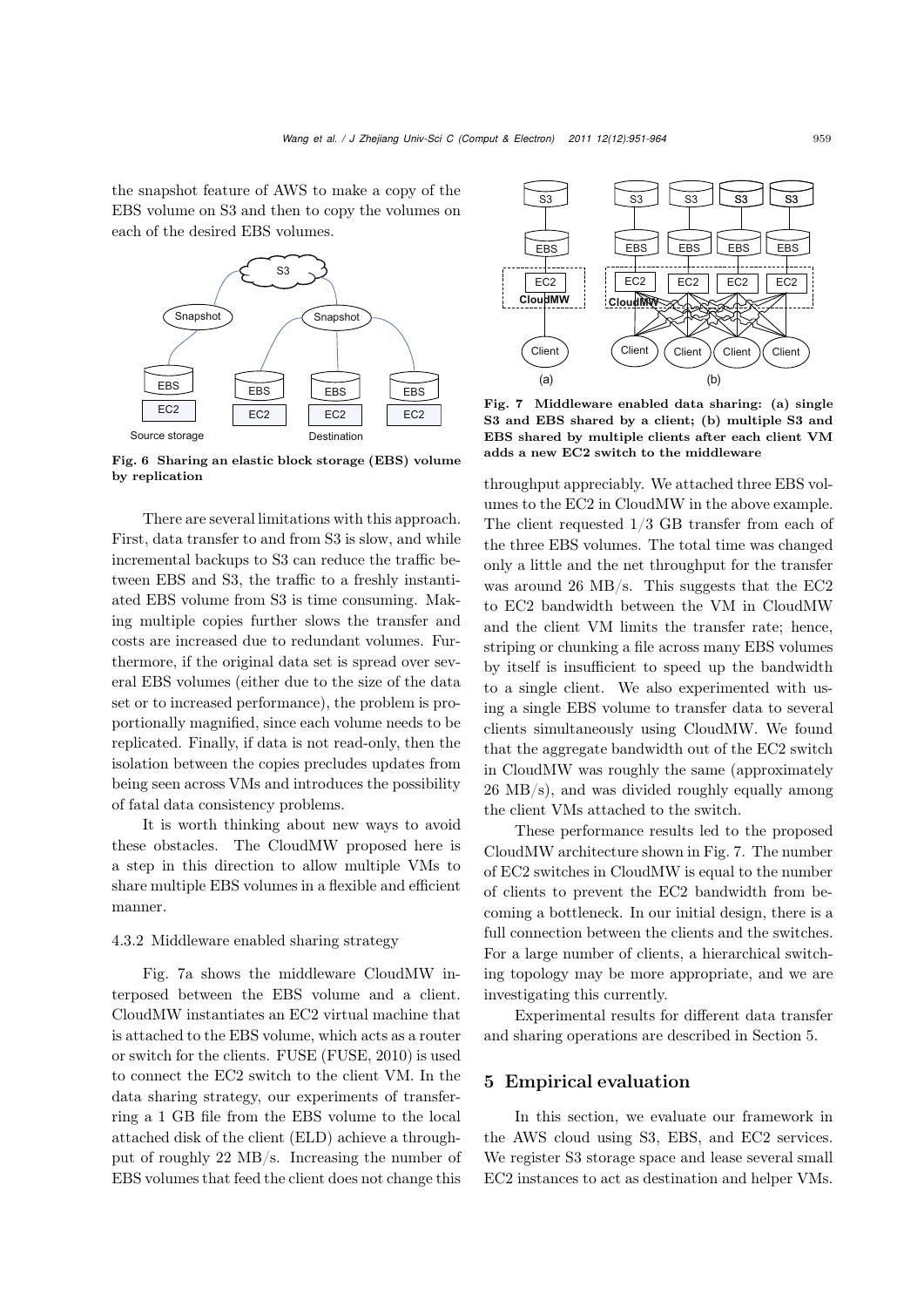CloudMW is implemented in our framework using leased EC2 VM small instances that are attached to the EBS volumes. Note that an EBS volume may be attached to at most one EC2 instance at any time.

In other words, our experimental testbed consists of multiple S3 cloud storage nodes, multiple EBS volumes, multiple EC2 instances, and multiple destinations that are also small EC2 instances. One can also lease other kinds of EC2 to satisfy specific application requirements; for example, the throughput can be doubled by the deployment of the large EC2 instances.

# 5.1 Basic EC2 and S3 I/O performance

We have measured several I/O performance metrics on Amazon EC2 instances, including the throughput between S3, EBS, and ELD for data transfer operations. Our experiments are focused mainly on small EC2 instances, which are the default instance type of Amazon EC2. We configure one EBS volume with 2 GB on an EC2 VM, which can also access S3 using a FUSE mount point. The test measures the data transfer rate between different mediums. We also test the network I/O performance of interconnected EC2s by transferring between the ELDs of two EC2s. Fig. 8 introduces the experimental configuration, whose results are summarized in Table 4. Each row summarizes the range of throughputs measured for reading or writing data between two storage devices. Row 1, S3 to ELD, means the transfer of data between an S3 volume and an EC2 VM's local disk (ELD); 'read' means 'download data from S3 to ELD', while 'write' means 'upload data from ELD to S3'. The setup uses FUSE to mount S3 to EC2's local disk, after which a direct copy between the devices can be effected. Row 2, S3 to EBS, means the transfer of the data between the S3 volume and a direct-attached EBS volume on the EC2 VM. It behaves the same way when accessing the ELD on the VM. In both cases, the read throughput is low and varies between 10 and 22 MB/s, while the write throughput is lower at 5–9 MB/s. As noted earlier, this makes direct on-line access of S3 unsuitable. For row 3 of the table, we mount EBS on EC2 VM and transfer data from EBS to the EC2 VM local disk. This has a much higher bandwidth of 50–56 MB/s for reads and 40–45 MB/s for writes. Row 4, ELD to ELD, means the measure of the data transfer between the local disks of two different EC2 VMs. This actually measures the inter-EC2 network bandwidth, and the transfer rate is quite stable around 24 MB/s. The command for remote copying (SCP) is used to affect the data transfer. Finally, internal ELD measures the performance of local disk copying operations.



Fig. 8 Basic performance testbed configuration

Table 4 Basic storage I/O performance results

| Row number | Test objective        | Throughput $(MB/s)$ |           |
|------------|-----------------------|---------------------|-----------|
|            |                       | Read                | Write     |
|            | S <sub>3</sub> to ELD | $10 - 22$           | 5–9       |
| 2          | S3 to EBS             | $10 - 22$           | $5 - 9$   |
| 3          | EBS to ELD            | $50 - 56$           | $40 - 45$ |
| 4          | ELD to ELD            | $23 - 25$           | $12 - 16$ |
| 5          | Internal ELD          | 204                 | 98        |

Table 4 shows that the performance of data reads and writes between EC2s is quite stable. In contrast, the performance between S3 and EC2 (whether attached EBS or local disks) is lower and highly variable. This validates the assumption and the motivation for using the multi-tiered architecture that migrates the data from S3 to use the better throughput of EBS or local disks. CloudWM addresses the problem of variable performance of S3, which can reduce the time for copying to EBS. In our work, we propose the hybrid architecture to support efficient data transferring between S3 and EBS and data sharing of the EBS volumes among multiple EC2 VM clients.

#### 5.2 Chunking and replication testing

We first experiment to find out how many S3 nodes should serve a single EC2 node to saturate its bandwidth. Fig. 9 shows the results of partitioning the data into one to six chunks. The destination node reads each chunk concurrently. When the file is not partitioned the access time varies within 70–85 s (variable with different experimental runs). Partitioning reduces the transfer time, but the gains after three partitions are relatively small.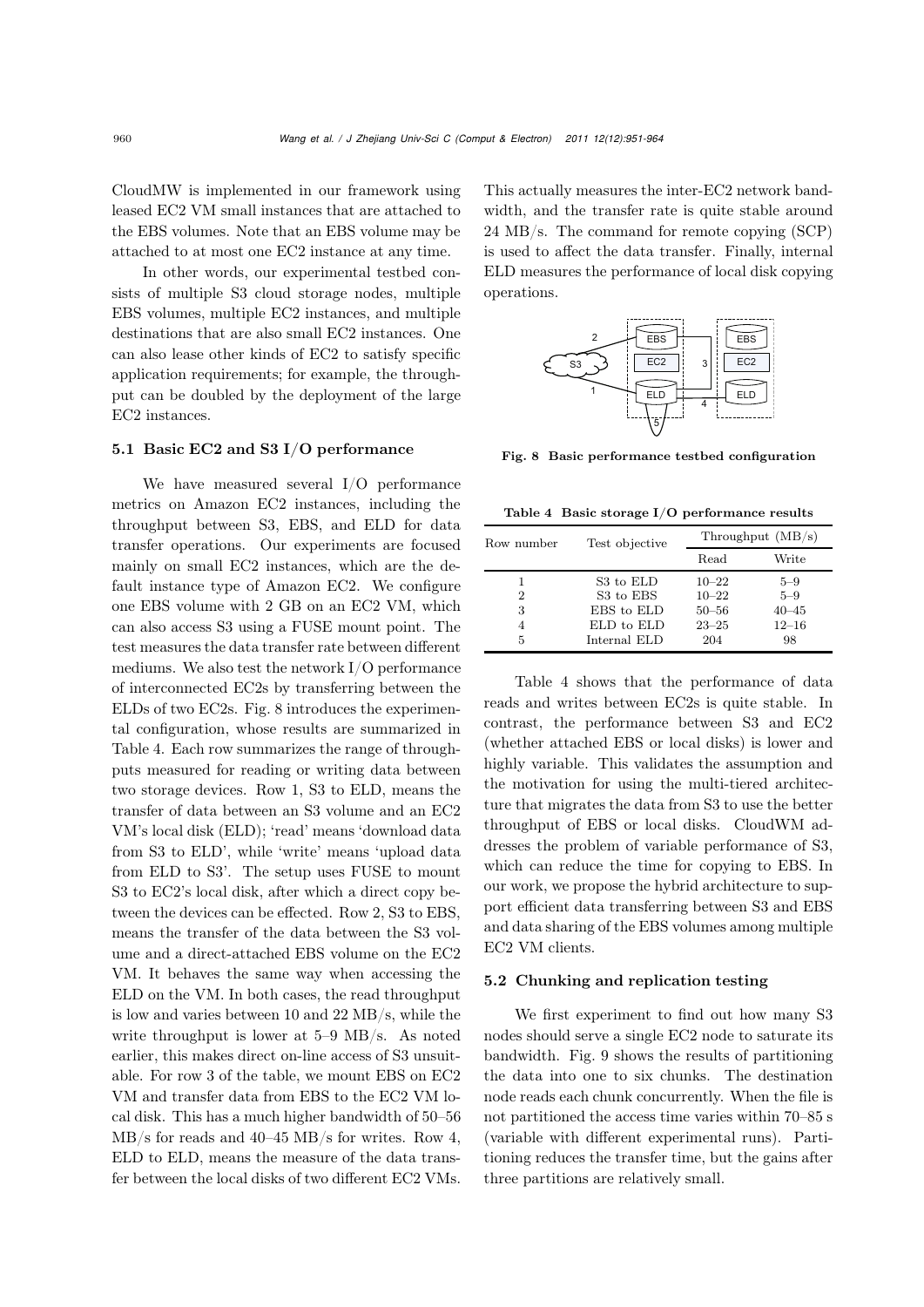

Fig. 9 Access time of partitioning the data into one to six chunks

Our experiments are configured to use  $n = k =$ 3. The results of the framework are illustrated in Fig. 10. By adopting our proposed schemas, the distance between maximum and minimum throughputs decreases. Thus, CloudMW can obtain more stable and better performance compared with the original architecture, as we have expected.



Fig. 10 Chunking evaluation results

In addition, we evaluate the benefits of using CloudMW to partition (chunk) the data and store it on different EBS volumes. The test is based on the architecture as shown in Fig. 7a.

To carry out the chunking schema, the throughput improves according to the increase in the number of chunks, which makes the performance facilitate SLA guarantees (Fig. 11). The empirical results are shown in Table 5.

# 5.3 Benchmark evaluation

In this subsection, we evaluate the sharing middleware using benchmark programs. We use Post-



Fig. 11 I/O performance of chunking over S3 and **EBS** 

mark, a widely used file system benchmark tool written by NetApp, INC (Postmark, 1997), to validate our framework. The size of requests in Postmark for reading and writing can be configured to different ranges: we set three file size ranges: <sup>0</sup>.<sup>5</sup> KB to <sup>100</sup> KB, 100 KB to 200 KB, and 200 KB to 1 MB. We configure the number of transactions to 500, and the number of generated files is also set to 500. First, we use one client to send the Postmark requests through CloudMW to access either EBS or S3. We then increase the number of clients, from one to three based on the architecture in Fig. 7a. The comparison of the performance between S3 and EBS is shown in Table 6. The results show clearly that EBS is vastly better in both read and write performance. In addition, since the aggregate throughput is not increasing significantly as we increase the number of clients, the system bottleneck is in the storage subsystem. In particular, the single EC2 VM in CloudMW in this configuration is the bottleneck. To test the scalability, we evaluate the workload for each of the remaining configurations in Fig. 7, except that a single client VM is used to run Postmark and access the data in all cases. As shown in Fig. 12, read and write I/O performance increases with the increase of the number of EC2 VMs in CloudMW. The result is encouraging in that the bottleneck inside CloudMW can be removed. We conjecture that the write performance is superior due to write buffering.

# 5.4 Throughput and scalability evaluation of CloudMW

To evaluate the scalability of CloudMW, we test the performance of transfer of 1 GB of data on a shared storage pool of EBS volumes extending to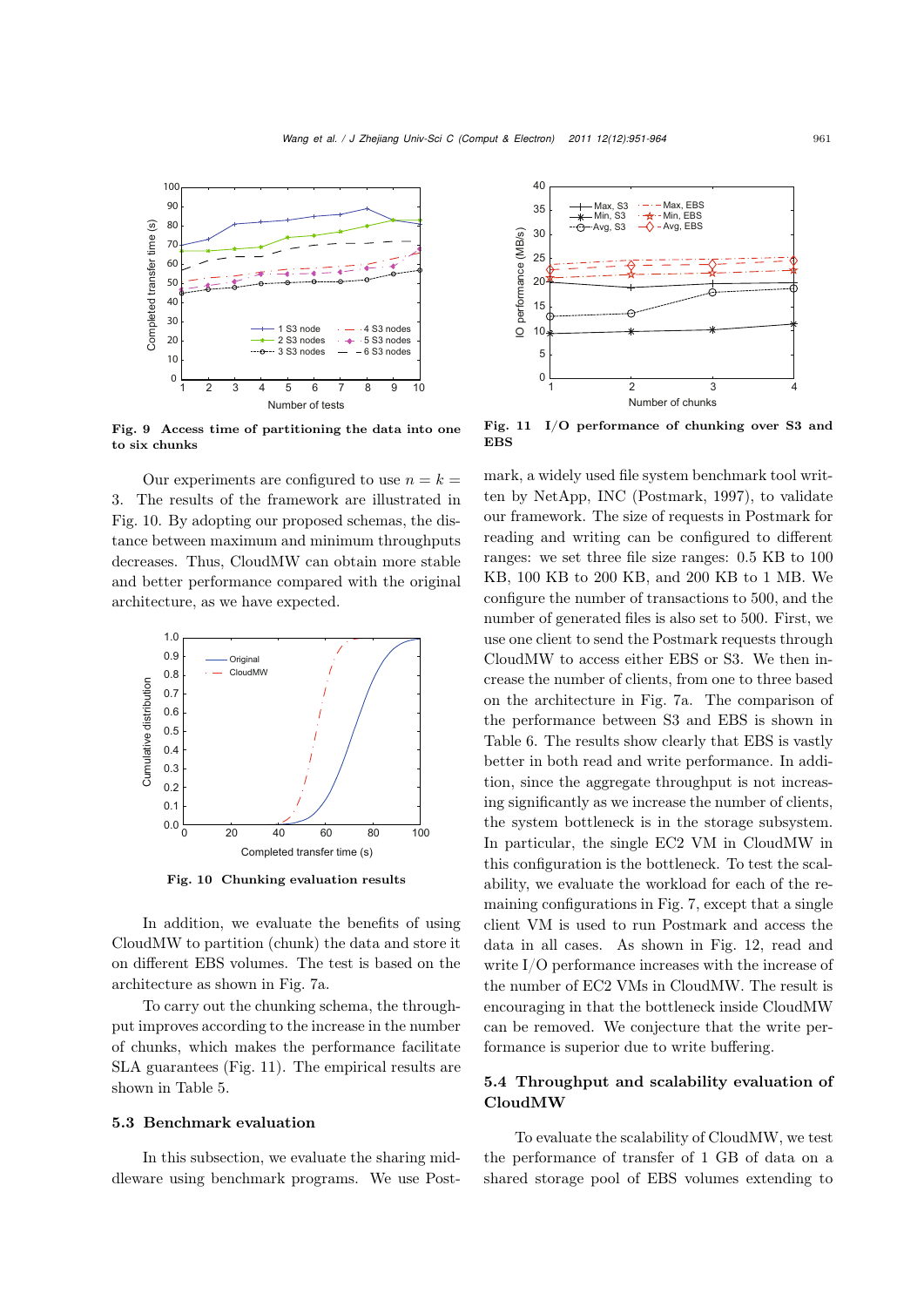| Number of chunks | Chunk size              | Average time (s) | Average throughput $(MB/s)$ |
|------------------|-------------------------|------------------|-----------------------------|
|                  | $(1, 1)$ GB             | (75, 45)         | (13.6, 22.7)                |
|                  | $(0.5, 0.5)$ GB/chunk   | (78, 43)         | (13, 23.6)                  |
|                  | $(0.33, 0.33)$ GB/chunk | (54.5, 43)       | (18.8, 23.8)                |
|                  | $(0.33, 0.25)$ GB/chunk | (57, 41)         | (18, 24.6)                  |

Table 5 Chunking test results

In  $(x, y)$ , *x* corresponds to storage S3, and *y* to EBS

Table 6 Comparison of read/write I/O performance between S3 and EBS

| Number of clients |                     | Throughput <sup>*</sup> $(KB/s)$ |                         |
|-------------------|---------------------|----------------------------------|-------------------------|
|                   | $0.5 - 100$ KB      | $100 - 200$ KB                   | 300 KB-1 MB             |
|                   | (47/144, 1730/5222) | (117/376, 2765/8499)             | (300/800, 3820/11, 468) |
|                   | (30/114, 1520/4633) | (85.5/320, 1843/5939)            | (301/1158.5, 2498/7425) |
|                   | (27/124, 1024/3140) | (74/359, 1372/4420)              | (262/1087, 1584/4676)   |
|                   | (16/115, 721/2204)  | (68/292, 884/2852)               | (213/991, 911/2700)     |

<sup>∗</sup> Read/Write. In (*x, y*), *x* corresponds to storage S3, and *y* to EBS



Fig. 12 The I/O performance of Postmark

a set of EC2s. A 1 GB data set is equally chunked among EBS volumes (between 1 and 4) and each EBS volume is connected to an EC2 VM in CloudMW. Each EC2 in Fig. 7b reads the entire 1 GB of data from all the EBS volumes. As shown in Fig. 13, as the number of EC2s is increased, the aggregate throughput of the storage pool increases proportionally. For four EC2s the aggregate throughput is about 94 MB/s, roughly four times the throughput for a single configuration.

The total time required to transfer the 1 GB data set to each of the EC2s is around 43 s, close to that required to transfer a 1 GB data set to a single client from a single EBS volume. Hence, CloudMW provides a scalable data sharing architecture for data transfer. Applications can use this facility to rapidly transfer shared data from EBS volumes to local storage in ELDs where they can be accessed at even higher date rates.

The maximum throughput of an EC2 node



Fig. 13 Throughput and scalability evaluation of CloudMW

limits the number of client connections made to it. To scale beyond this limit, one can build a network of EC2 nodes (similar in spirit to the use of a multistage interconnection network instead of a crossbar) to build a scalable data transfer network between the EBS volumes to the computing nodes. The tradeoff is an increase in latency for small requests, but the throughput can scale indefinitely.

# 6 Related work

Currently, cloud computing is a hot research topic and several schemes have been proposed recently for performance optimization of cloud storage. These approaches can be categorized as follows.

Cloud computing performance analysis: Early work on cloud performance was done by Palankar *et al.* (2008). They analyzed the storage performance of Amazon S3 and identified the shortcomings for scientific applications. In addition, Brantner *et*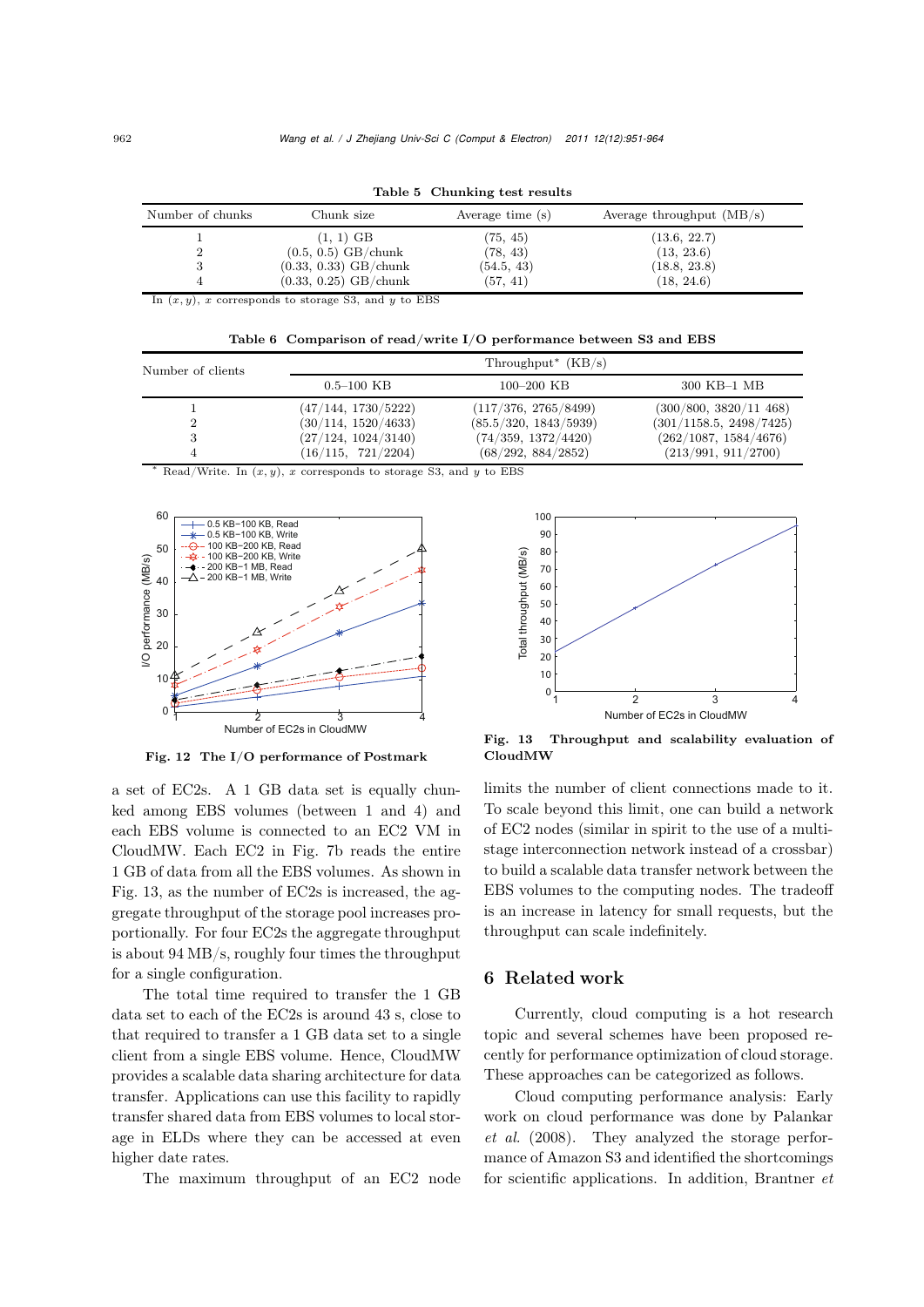*al*. (2008) presented the advantages and challenges of using S3 for database applications and studied the performance, cost, and consistency characteristics. Walker (2008) argued that cloud computing is not suitable for scientific research by comparing it with the traditional high performance clusters. Wang and Ng (2010) have done comprehensive testing of the network performance in Amazon clouds. They have measured several metrics on Amazon EC2 instances, including processor sharing, end-toend delay, TCP/UDP throughput, and packet loss, and observed restricted processing sharing, unstable bandwidth, and abnormal delay variations. Our ideas were motivated by these results. If the performance variations and fluctuations are not urgently addressed, many exciting new applications will be excluded from using the cloud.

Cloud storage optimization: Amazon Dynamo (DeCandia *et al.*, 2007) demonstrated the fundamental service-oriented architecture for cloud storage. The large difference of our work with Dynamo is the cooperative competition protocol that provides stable performance to facilitate QoS guarantees. Lim *et al*. (2010) proposed a multi-tiered middleware architecture in the Hadoop Distributed File System (HDFS) to rebalance the data requests between the cloud provider and EC2s. However, our work is focused on how to avoid performance fluctuation but not balance the requests over HDFS. This optimization schema complements our work because the I/O scheduler is also necessary in our framework.

Cloud storage security: Security for cloud storage is an important issue that is being actively researched in both industrial and academic fields. How best to achieve data reliability and enforce security for cloud computing is an open problem. OceanStore (Kubiatowicz *et al.*, 2000) was designed to minimize trust for durability over the storage system. In addition, Mahajan *et al.* (2010) designed a cloud storage that minimizes trust assumptions to guarantee safety and protect availability. Meanwhile, it can resist large-scale correlated data failures.

Cloud storage infrastructure: For the general customers, the cloud acts as a black box. It is impossible to modify and optimize the architecture of cloud storage. Companies like Amazon, Google, Microsoft, Netapp, and EMC provide new features for their public or proprietary solutions. Recently, Google has announced a new service, called Google Storage, during its I/O Conference 2010, while Amazon announced a cheaper storage solution, reduced redundancy storage (RRS) (Amazon S3, 2010), which automatically reduces the number of replicas maintained by S3. This dovetails with our strategy of maintaining replicas through the middleware for explicit performance stability.

# 7 Conclusions and future work

Many organizations have started to use cloud services for different kinds of applications. For example, recently, researchers have been using the cloud to build large-scale high performance decryption testbeds to verify code security. One can imagine that more and more applications will be deployed in the cloud as the performance, security, QoS, and pricing issues get resolved. In this paper, we propose an optimization middleware between the cloud storage provider and the cloud computing layer. We adopt several schemas, including chunking, replication, and cooperative competition, as an approach to addressing the performance fluctuation problem of current cloud computing. Our solution can decrease the possibility of performance variation and pave the way for realistic I/O QoS guarantees. The evaluation results of our framework are promising and indicate that our middleware is able to obtain expected effectiveness. We are continuing to develop the framework to make it more robust and applicable for a larger variety of data intensive computations.

#### References

- Amazon AWS, 2010. Amazon Web Services. Available from http://aws.amazon.com [Accessed on Sept. 21, 2010].
- Amazon EBS, 2010. Amazon Elastic Block Store. Available from http://aws.amazon.com/ebs/ [Accessed on Sept. 21, 2010].
- Amazon EC2, 2010. Amazon Elastic Compute Cloud. Available from http://aws.amazon.com/ec2 [Accessed on Sept. 21, 2010].
- Amazon S3, 2010. Amazon Simple Storage Service. Available from http://aws.amazon.com/s3/ [Accessed on Sept. 21, 2010].
- Armbrust, M., Fox, A., Griffith, R., Joseph, A.D., Katz, R.H., Konwinski, A., Lee, G., Patterson, D.A., Rabkin, A., Stoica, I., *et al.*, 2009. Above the Clouds: a Berkeley View of Cloud Computing. Technical Report, No. UCB/EECS-2009-28, University of California, Berkeley, CA.
- Brantner, M., Florescu, D., Graf, D., Kossmann, D., Kraska, T., 2008. Building a Database on S3. Proc. ACM